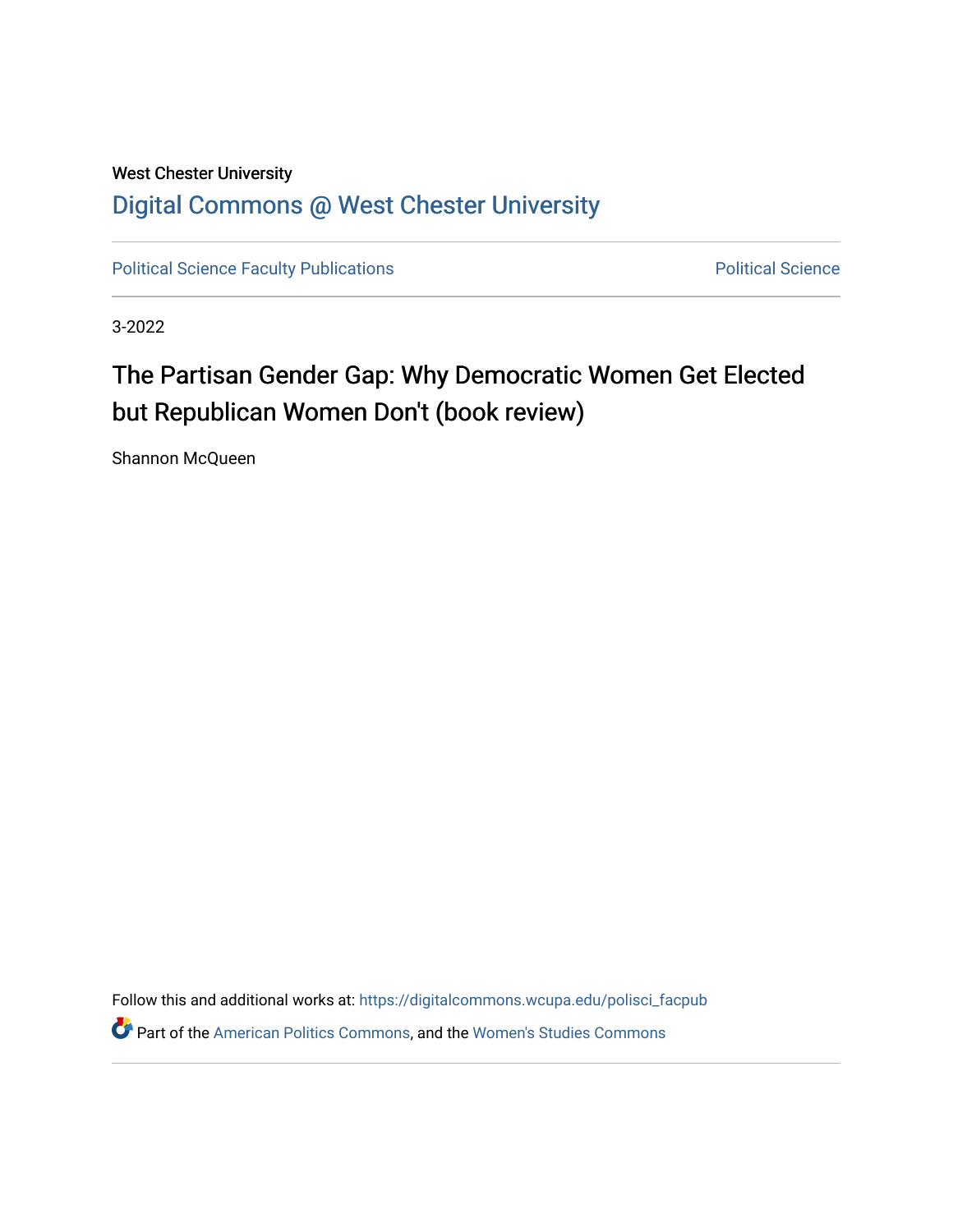## **Book Reviews** | American Politics

political rhetoric found in these early newspapers, it also provides an opportunity for interested readers to compare the rhetoric "back then" with what we have today. The phrasing may have been more flowery or convoluted, but otherwise one comes away with the impression that, as Green says in his epilogue, not much has changed. Dissent, as he shows, has always been an integral aspect, both positive and negative, of the American presidency.

The Partisan Gender Gap: Why Democratic Women Get Elected but Republican Women Don't. By Lauren Elder. New York: New York University Press, 2021. 229p. \$89.00 cloth, \$25.00 paper. doi[:10.1017/S1537592721003406](https://doi.org/10.1017/S1537592721003406)

> — Shannon McQueen, West Chester University [smcqueen@wcupa.edu](mailto:smcqueen@wcupa.edu)

In The Partisan Gender Gap, Lauren Elder investigates why Democratic women representatives have outnumbered Republican women representatives over the last three decades. Elder pays attention to a phenomenon that has generally been ignored by the larger field, arguing that the partisan gender gap is not a random occurrence but instead an effect of structural and self-reinforcing dynamics inherent in the American political system. Using qualitative and quantitative data, she identifies how racial, ideological, and regional realignments—as well as differing partisan cultures—contribute to fewer electoral opportunities for Republican women compared to Democratic women.

The first chapter outlines the four overlapping theoretical frameworks used to explain the partisan gender gap among women in elective office: ideological realignment, regional realignment, racial realignment, and the impact of parties' distinct cultures on the recruitment of women candidates. Considering evolving party ideologies, Elder theorizes that states with more traditional cultures have fewer women in state legislatures than states with more moralistic political cultures. In a closely connected insight, Elder notes that regional realignment in the parties has reinforced ideological polarization, particularly in the South. She reasons that, for Republican women, realignment has resulted in a party that is strongest in regions most resistant to women office seekers (the South) and that is losing seats in areas more welcoming to women (the Northeast and West). Additionally, the realignment of the parties around race and the high levels of success for Democratic women of color increase the partisan gender gap. Finally, Elder notes that distinct partisan cultures likely accelerate the rise of Democratic women candidates. Whereas Democratic women face an identity-forward culture, the Republican Party's gender-neutral recruitment, disdain of identity politics, and reluctance to discuss the inherent value of electing women contribute to a culture in which Republican women candidates are less likely to be recruited or supported.

The second chapter explores the partisan gender gap within state legislatures. Elder first explores the gap's trajectory over three decades and to what degree it has coincided with the realignment of parties ideologically, racially, and geographically. She finds trends consistent with the impacts of realignment. Elder also capitalizes on the variation in the partisan gender gap at the state and regional levels, revealing suggestive trends about the importance of where Republican women run. The data suggest that as the Republican Party's foothold in the South grew, Republican women faced a more challenging electoral landscape, resulting in a problematic underrepresentation of Republican women in an area of the country where their party holds the most electoral power. Interestingly, Elder suggests that, as Democratic women have been able to make striking gains in the Northeast, Midwest, and South, geography is no longer an obstacle for Democratic women candidates. Elder attributes this difference in geographic importance to conservative attitudes about women's place in southern culture being concentrated among Republicans (and thus only constraining Republican women), more effective recruitment for Democratic women, and the strong performance of Democratic women of color. Elder also uses multivariate analysis to explore the factors that help or hinder the representation of Republican women, finding more support for the realignment frame. Whereas conservative states and strong parties are associated with fewer Republican women, women's presence in the eligibility pool, multimember districts, and increased women in partisan leadership positions are related only to increased numbers of Democratic women.

The third chapter establishes support for the realignment theories at the federal level. As with the state-level results, Elder finds that regional realignment negatively affects Republican women at the federal level because of the lack of Republican seats in "women-friendly" regions and the increase of Republican Party power in the South. She explores racial realignment using data on the racial/ ethnic and gender background of congressional representatives over time, finding a comparatively stronger electoral performance of women of color than white women. To assess ideological realignment, Elder analyzes the educational, occupational, and political backgrounds of women members of the 116th Congress. This analysis suggests that Republican women have a greater reliance on state legislative experience as their path to power. This reliance is potentially unsustainable because of the shrinking number of Republican women in state legislatures, suggesting a widening partisan gender gap.

The fourth chapter explores the diverse party cultures and their impact on the recruitment of women candidates. Elder uses a wealth of descriptive data from 21 interviews with members of party organizations, women candidates and officeholders, and members of partisan groups